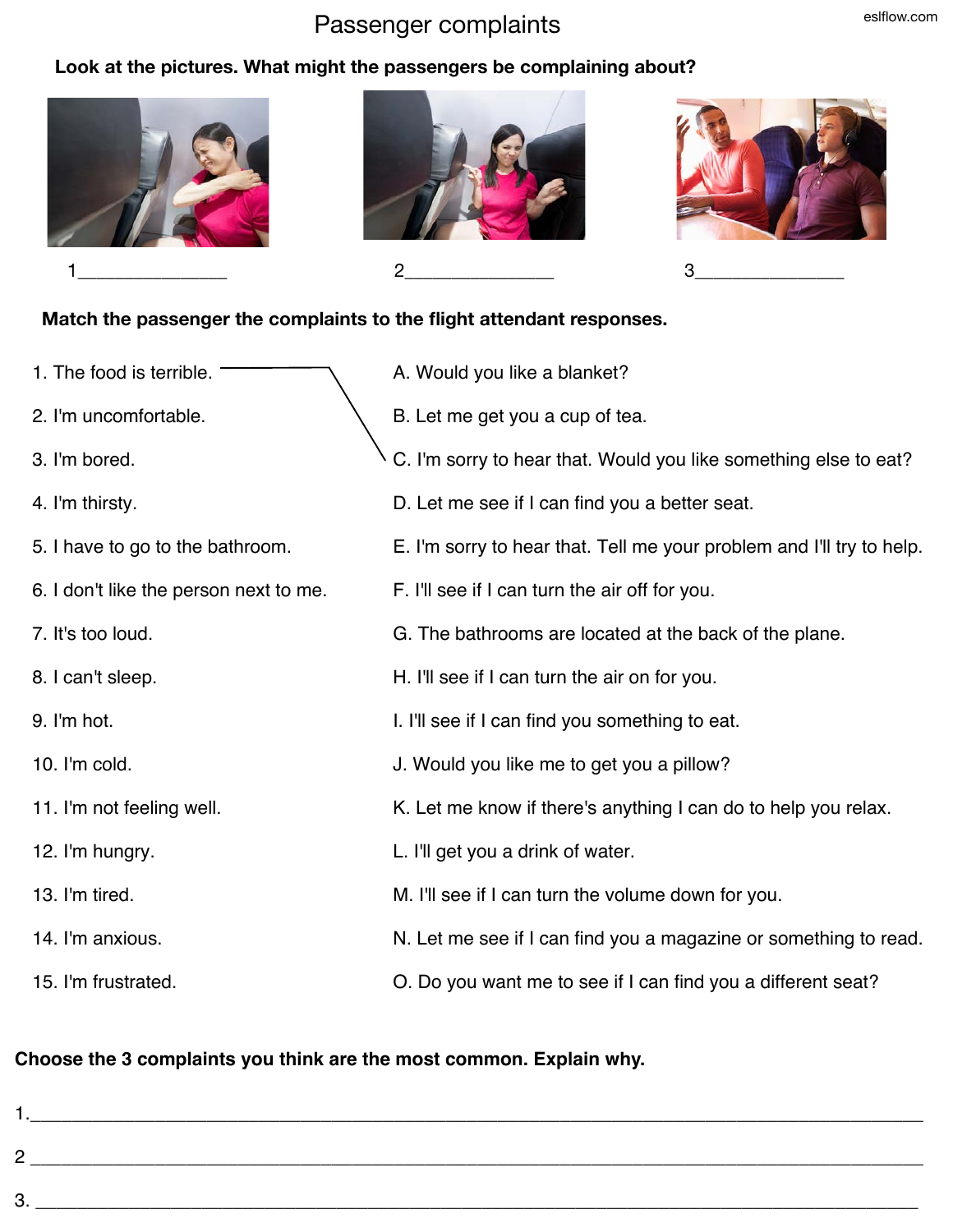# **Answers**

#### Pictures

1. I have a sore neck /I'm uncomfortable.

2. There isn't enough space between the seats./ I'm frustrated./ I'm uncomfortable./Lack of leg room.

3. It's too loud./ I don't like the person next to me.

- 1. C
- 2. D
- 3. N
- 4. L
- 5. G
- 6. O
- 7. M
- 8. A
- 9. H
- 10. F
- 11. B 12. I
- 13. J
- 14. K
- 15. E

1. The seats are uncomfortable and there is not enough legroom. Many people complain about a lack of space between seats.

2. The food is terrible and there are not enough options. People often don't like airline food.

3. The in-flight entertainment is not good enough and there are not enough options. People are fussy about airline entertainment.